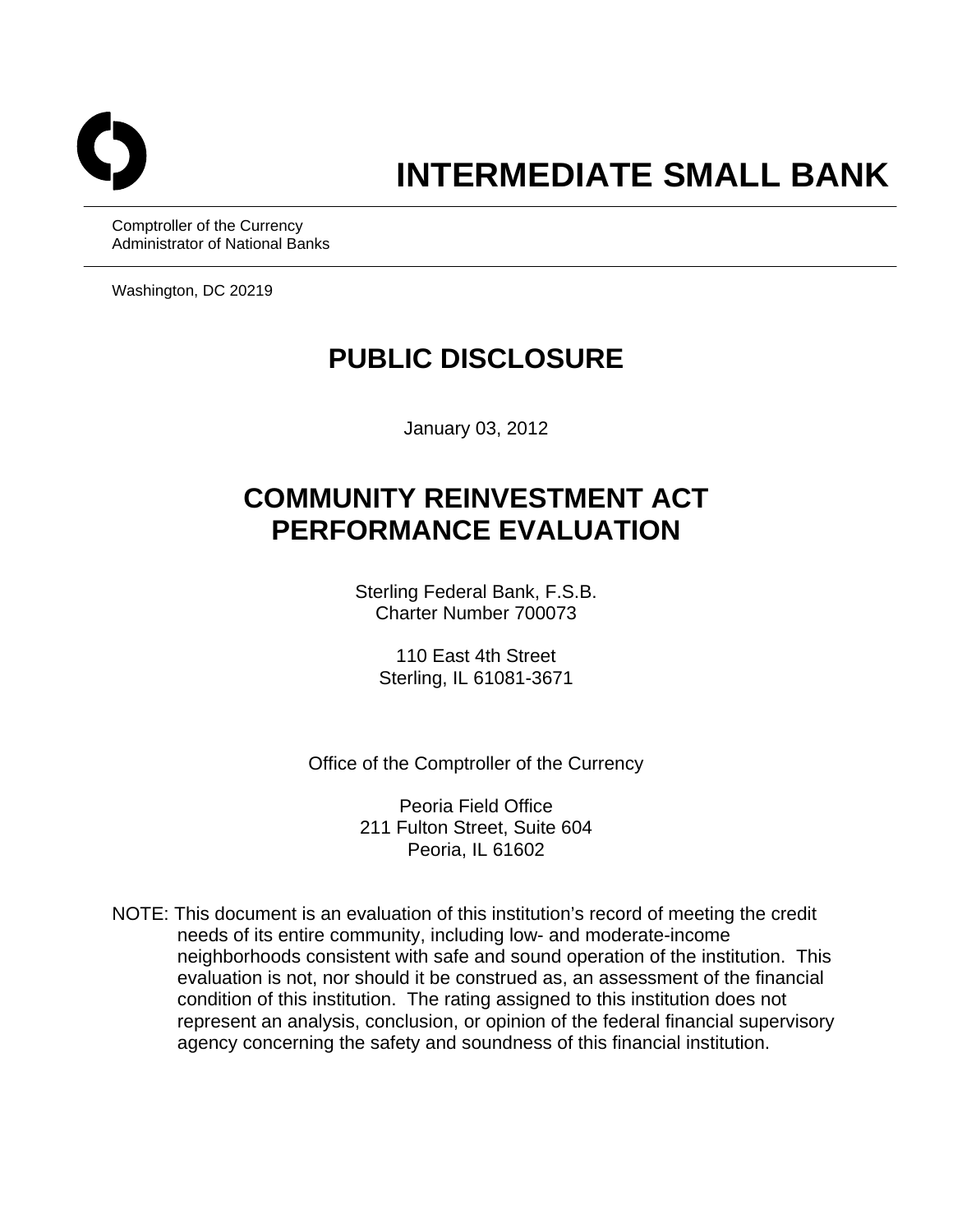## **TABLE OF CONTENTS**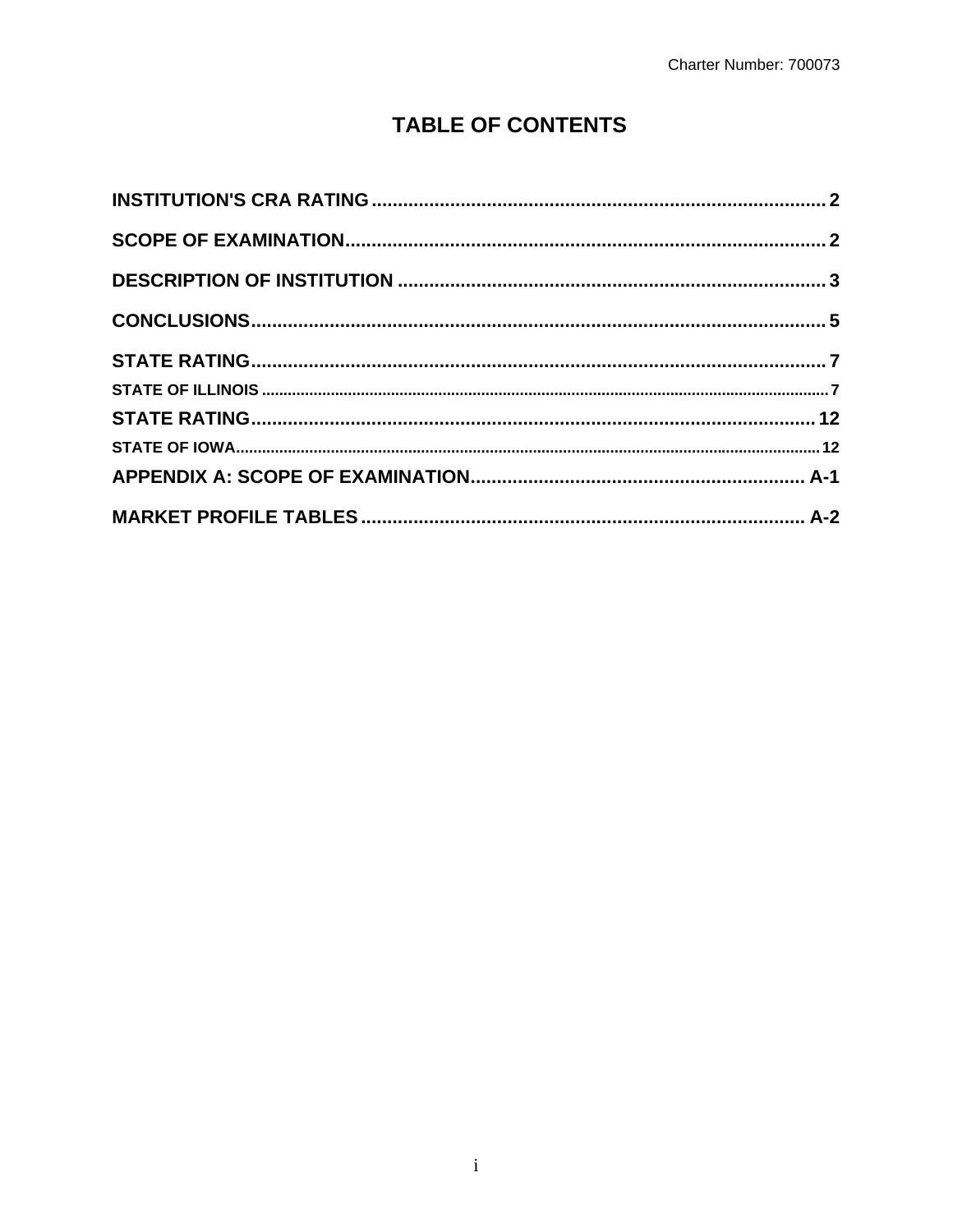## **INSTITUTION'S CRA RATING**

#### <span id="page-2-0"></span>**Sterling Federal Bank, F.S.B. is rated Satisfactory.**

#### **The Lending Test is rated: Satisfactory. The Community Development Test is rated: Satisfactory.**

The major factors supporting the bank's rating include:

- Sterling Federal Bank's (SFB) distribution of loans to families of different income levels is satisfactory given the bank's product offerings and local economic conditions in both assessment areas (AA).
- The geographic distribution of loans reflects reasonable dispersion throughout both AAs, including moderate-income geographies, given the bank's product offerings and local economic conditions.
- A substantial majority of the loans originated by SFB are to customers from within its AAs.
- SFB's quarterly average loan-to-deposit ratio of fifty percent over the evaluation period is reasonable.
- SFB's community development performance demonstrates satisfactory responsiveness to the community development needs of its AAs through community development loans, qualified investments, and community development services.

## **Scope of Examination**

This performance evaluation assesses Sterling Federal Bank's record of meeting the credit needs of the communities in which it operates. We evaluated SFB under the Intermediate Small Savings Association performance criterion, which includes a lending test and a community development test. The lending test evaluates the bank's record of helping to meet the credit needs of its assessment area through its lending activities. The community development test evaluates the bank's community development lending, qualified investments, and community development service activities.

- The evaluation period covers loans originated from January 1, 2009, through December 20, 2011.
- The Illinois AA and Iowa AA received full scope reviews.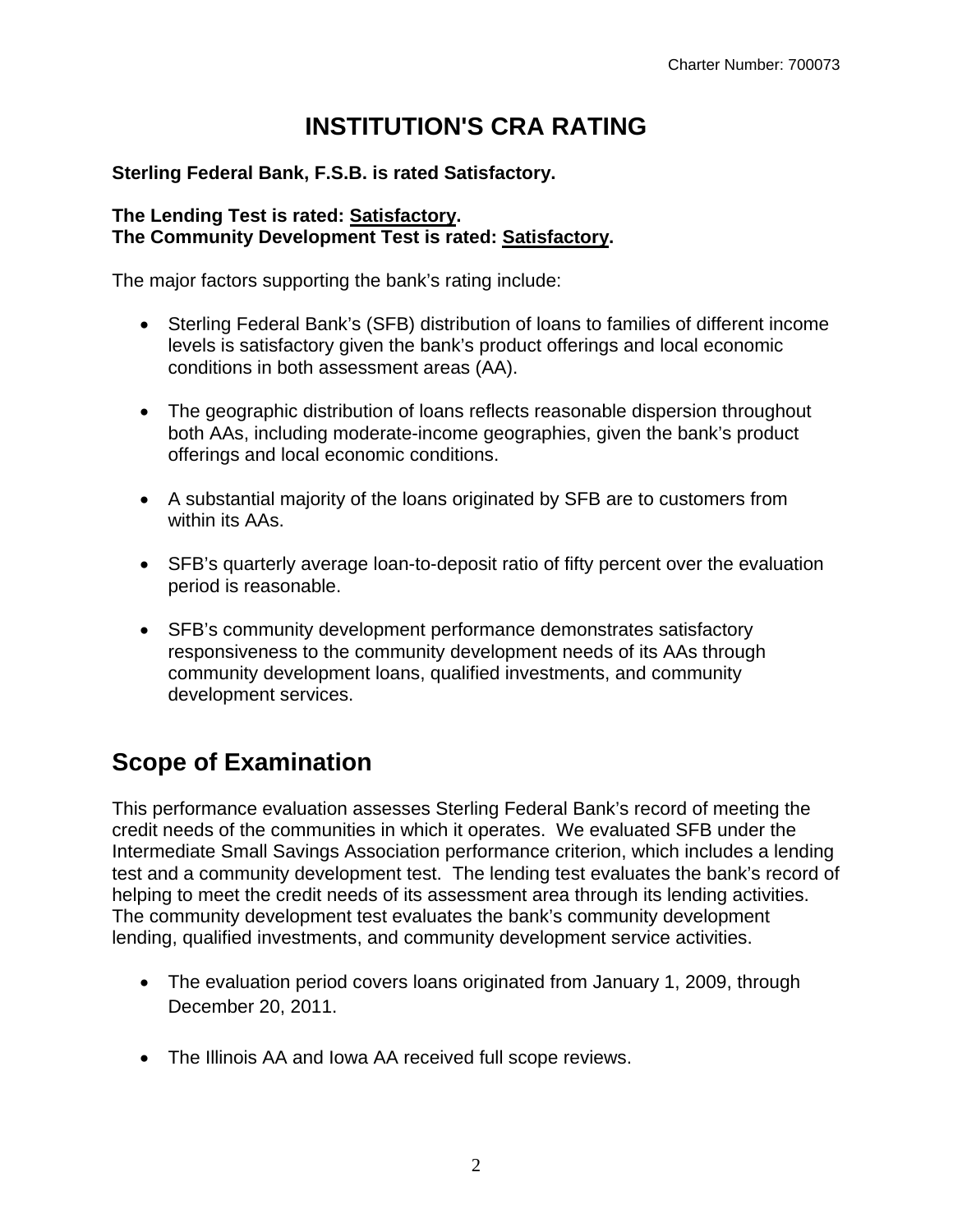- <span id="page-3-0"></span> The lending test is based on SFB's primary loan products. Conclusions regarding the bank's lending performance are based on residential mortgage loans originated from January 1, 2009, through December 20, 2011, utilizing 2000 census data.
- We reviewed residential related loans maintained in the mortgage loan register for the years 2009, 2010, and 2011.
- We conducted Data Integrity reviews of the loan register data by comparing information from the bank's mortgage loan register to actual loan files. We found the data for 2009, 2010, and 2011 to be accurate and reliable for use in this examination.

## **Description of Institution**

Sterling Federal Bank is a mutual institution headquartered in Sterling, Illinois. Sterling is located in northwestern Illinois. As of September 30, 2011, SFB reported total assets of \$473 million. The bank owns Sauk Valley Title Insurance Company and SFB Service Corporation which provide insurance services. SFB's subsidiaries do not negatively impact their ability to meet the credit needs of the community.

There are no legal, financial, or other factors impeding SFB's ability to help meet the credit needs in the bank's assessment areas. There has been no change in the bank's corporate structure since the previous CRA evaluation. The bank's previous CRA rating, which was as an Intermediate Small Savings Association, was "Satisfactory Record of Meeting Community Credit Needs" as detailed in the performance evaluation dated July 7, 2008.

SFB is an interstate financial institution with ten offices serving Lee, Ogle, and Whiteside counties in the State of Illinois and Clinton County in the State of Iowa. The AAs meet the requirements of the regulation and does not arbitrarily exclude low- or moderate-income geographies. SFB also operates eleven cash dispensing automated teller machines (ATMs) located throughout the AAs.

All of the bank's offices are full-service facilities and offer a full range of consumer banking products, except for the Sterling East branch, which operates as a drive-up only facility. SFB's primary focus is to provide residential mortgage and consumer loans and retail services to its customers throughout its AAs.

SFB's primary lending product is residential real estate loans. This lending category accounts for ninety-one percent of all loan originations during the evaluation period and comprise eighty-six percent of outstanding loan balances as of September 30, 2011. Thus, we used this loan product for the analysis in this evaluation. Consumer and commercial loans are not primary loan products, accounting for nine percent of all loan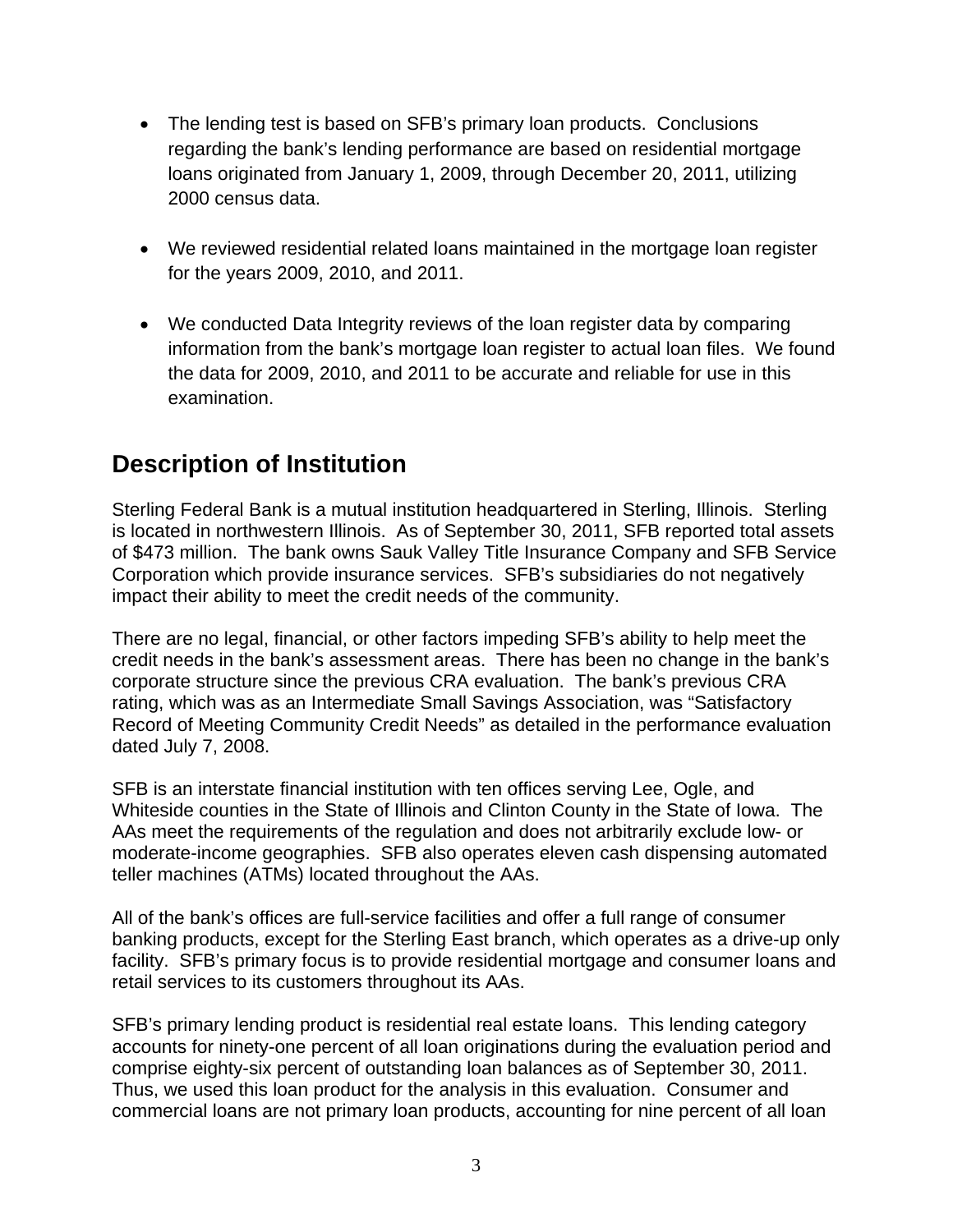originations during the evaluation period.

The table below illustrates the composition of loan originations made from January 2009 through December 20, 2011.

| Table 1 - Loan Originations by Loan Type from<br>January 1, 2009 through December 20, 2011 |                   |       |  |  |  |  |  |  |  |  |
|--------------------------------------------------------------------------------------------|-------------------|-------|--|--|--|--|--|--|--|--|
| Loan Category<br>(000)<br>$\frac{0}{0}$                                                    |                   |       |  |  |  |  |  |  |  |  |
| <b>Residential Loans</b>                                                                   | \$180,442         | 91%   |  |  |  |  |  |  |  |  |
| <b>Consumer Loans</b>                                                                      | 16,532            | 8%    |  |  |  |  |  |  |  |  |
| <b>Commercial Loans</b>                                                                    | 2,107             | $1\%$ |  |  |  |  |  |  |  |  |
| <b>Total Originations</b>                                                                  | \$199,081<br>100% |       |  |  |  |  |  |  |  |  |

*Source: Bank records from January 1, 2009 through December 20, 2011* 

As of September 30, 2011, the bank reported \$185 million in outstanding loans representing thirty-nine percent of total assets. Tier One Capital was reported at \$49.5 million. The loan portfolio consists of:

| Table 2 - Loan Portfolio Summary by Loan Type<br><b>September 30, 2011</b> |           |      |  |  |  |  |  |  |
|----------------------------------------------------------------------------|-----------|------|--|--|--|--|--|--|
| \$(000)<br>Loan Category<br>$\frac{0}{0}$                                  |           |      |  |  |  |  |  |  |
| <b>Residential Loans</b>                                                   | \$158,264 | 86%  |  |  |  |  |  |  |
| <b>Commercial Loans</b>                                                    | \$19,638  | 10%  |  |  |  |  |  |  |
| <b>Consumer Loans</b>                                                      | 6,860     | 4%   |  |  |  |  |  |  |
| <b>Total Loans</b>                                                         | \$184,762 | 100% |  |  |  |  |  |  |

*Source: September 30, 2011 Thrift Financial Report* 

## **Conclusions with Respect to Performance Criteria**

SFB meets the standards for satisfactory performance.

- The distribution of loans to individuals of different income levels is reasonable.
- The geographic distribution of loans reflects reasonable dispersion throughout the AAs, including moderate-income census tracts (CT).
- A substantial majority of the loans originated by SFB are to customers within its AA.
- SFB's loan-to-deposit ratio is reasonable given the bank's size, financial condition, and AA's credit needs.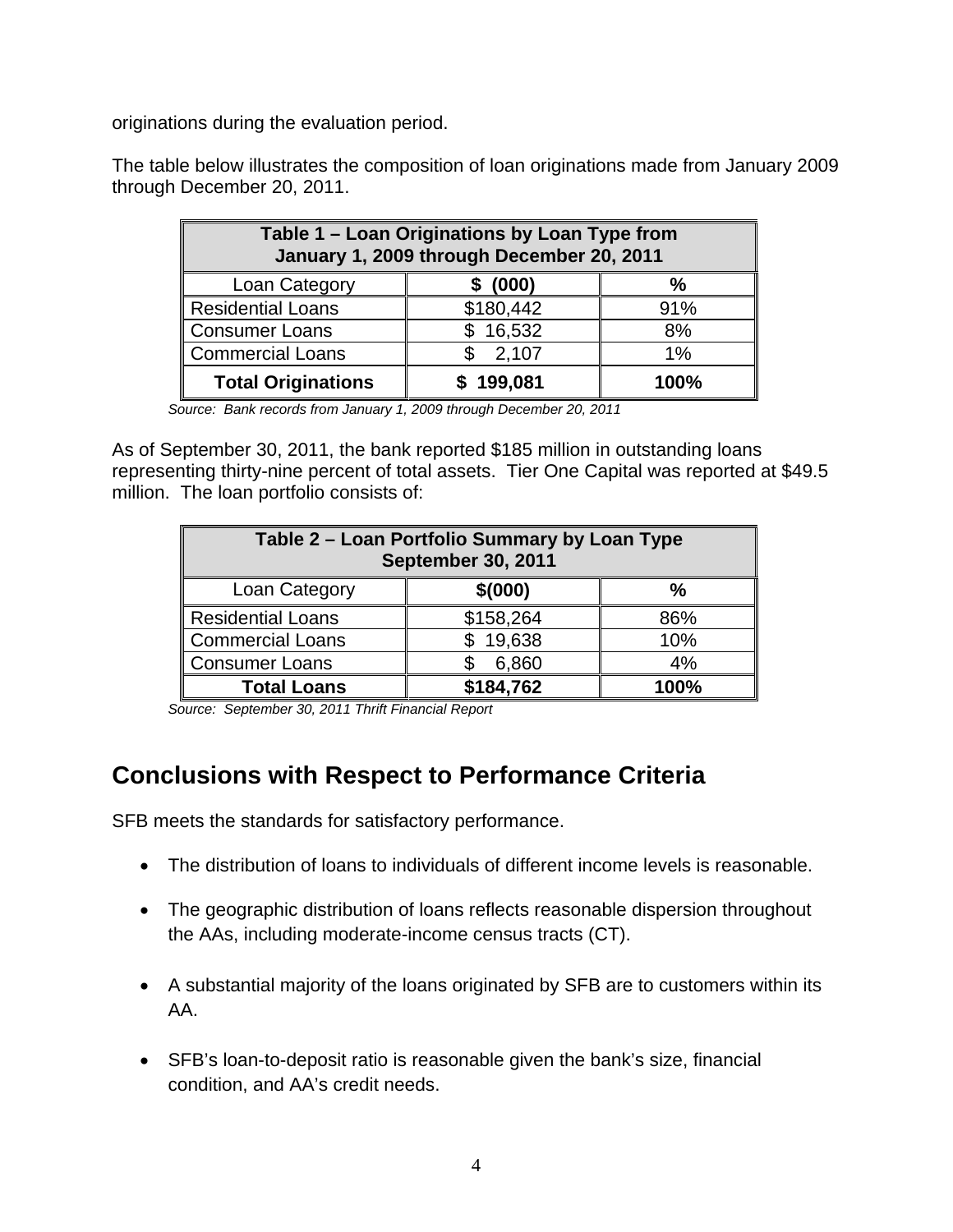#### **Loan-to-Deposit Ratio**

SFB's average loan-to-deposit ratio is reasonable given the bank's size, financial condition, and their AA's credit needs. SFB's quarterly average loan-to-deposit ratio for the period July 1, 2008, to September 30, 2011, was fifty percent. The quarterly average loan-to-deposit ratio for other similarly situated financial institutions over the same time period ranged from forty-eight percent to ninety-nine percent. The similarly situated banks utilized for comparison purposes are community banks located within the AA counties. The similarly situated banks range in asset size from \$28 million to \$450 million.

#### **Lending in Assessment Area**

The distribution of loans reflects more than reasonable penetration in the AA. A substantial majority of the loans originated by SFB are to customers within its AA. The following table details the bank's lending within its AA based on the number of loan originations and dollar volume during the evaluation period.

| Table 3 - Loans Originated within the<br><b>Assessment Area</b> |        |     |         |      |       |           |     |          |    |           |  |
|-----------------------------------------------------------------|--------|-----|---------|------|-------|-----------|-----|----------|----|-----------|--|
| Dollars of Loans<br>Number of Loans                             |        |     |         |      |       |           |     |          |    |           |  |
|                                                                 | Inside |     | Outside |      |       | Inside    |     | Outside  |    | Total     |  |
| Loan Type                                                       | #      | %   | #       | $\%$ | Total | \$(000)   | %   | \$(000)  | %  | \$(000)   |  |
| Residential                                                     | 1,970  | 95% | 104     | 5%   | 2.074 | \$154,872 | 91% | \$15,775 | 9% | \$170,647 |  |

*Source: Mortgage loan register records from January 1, 2009, to December 20, 2011.* 

## **COMMUNITY DEVELOPMENT TEST**

The bank's performance under the community development test in its AA is rated Satisfactory. SFB's community development performance demonstrates a reasonable responsiveness to the community development needs of its AA through community development loans, qualified investments, and community development services. The evaluation period covers community development activities originated from July 8, 2008, through January 3, 2012.

Two community contacts from the bank's AA were used in our evaluation. One contact believes there are no unmet credit needs of the AA. The other contact indicated the primary credit needs in the AA are small business loans. Both contacts felt local financial institutions are meeting the credit needs of the area.

#### **Number and Amount of Community Development Loans**

SFB originated sixty-one qualifying loans totaling \$4.8 million during the evaluation period.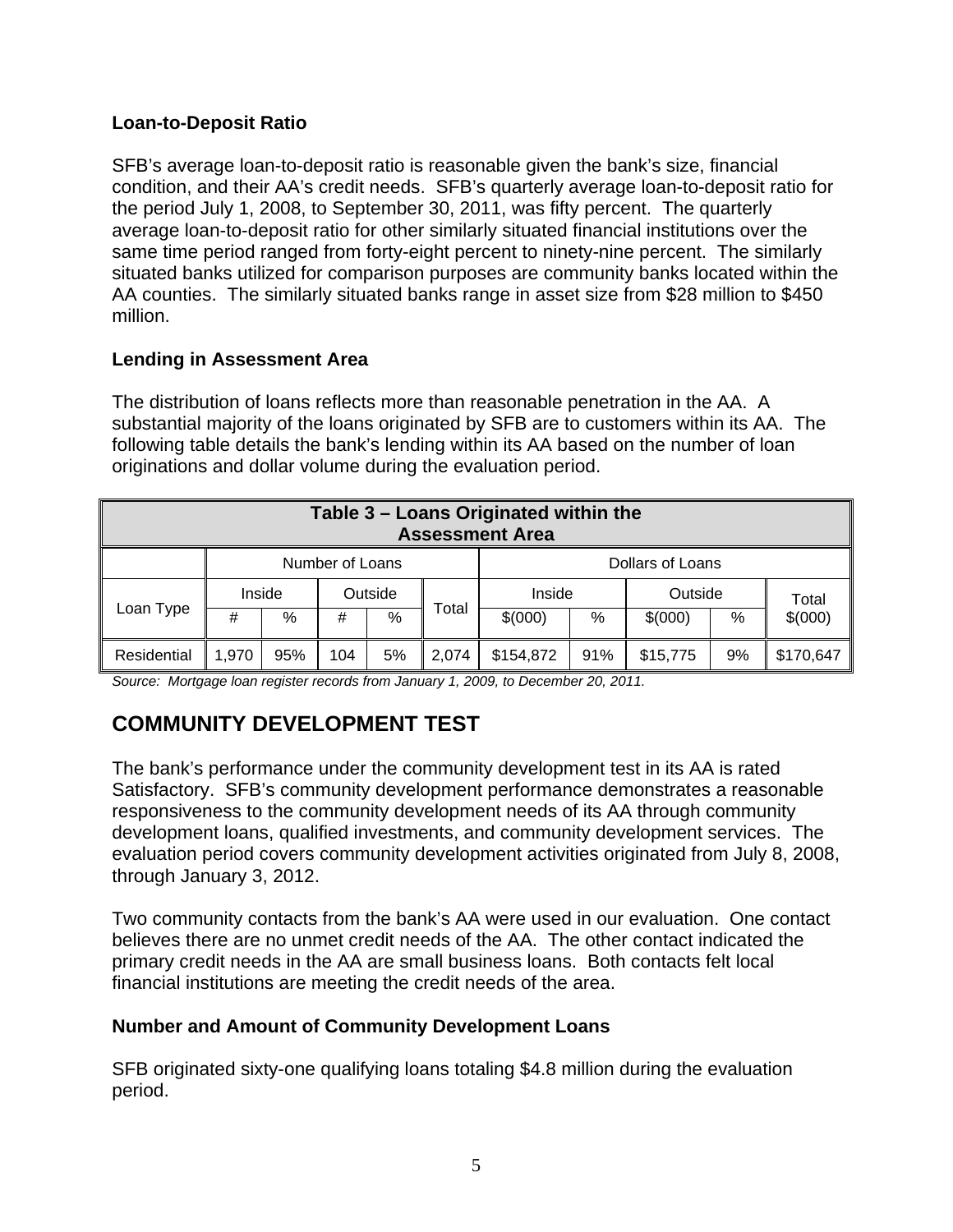#### **Number and Amount of Qualified Investments**

SFB made a total of \$16 thousand in cash contributions and donations to community development organizations assisting low- and moderate-income individuals and families in the AA.

#### **Extent to Which the Bank Provides Community Development Services**

SFB provides an adequate level of community development services throughout its AA. Branch distribution is reasonable. Products and services offered by the bank help to meet the needs of the community. Employees provide their financial expertise to a variety of organizations that primarily benefit low- and moderate-income individuals or assist in economic development activities.

#### **Responsiveness to Community Development Needs**

The bank displays satisfactory responsiveness to community development needs of the AA through community development lending, investments, and services.

## **Fair Lending or Other Illegal Credit Practices Review**

We found no evidence of discriminatory or other illegal credit practices inconsistent with helping to meet community credit needs.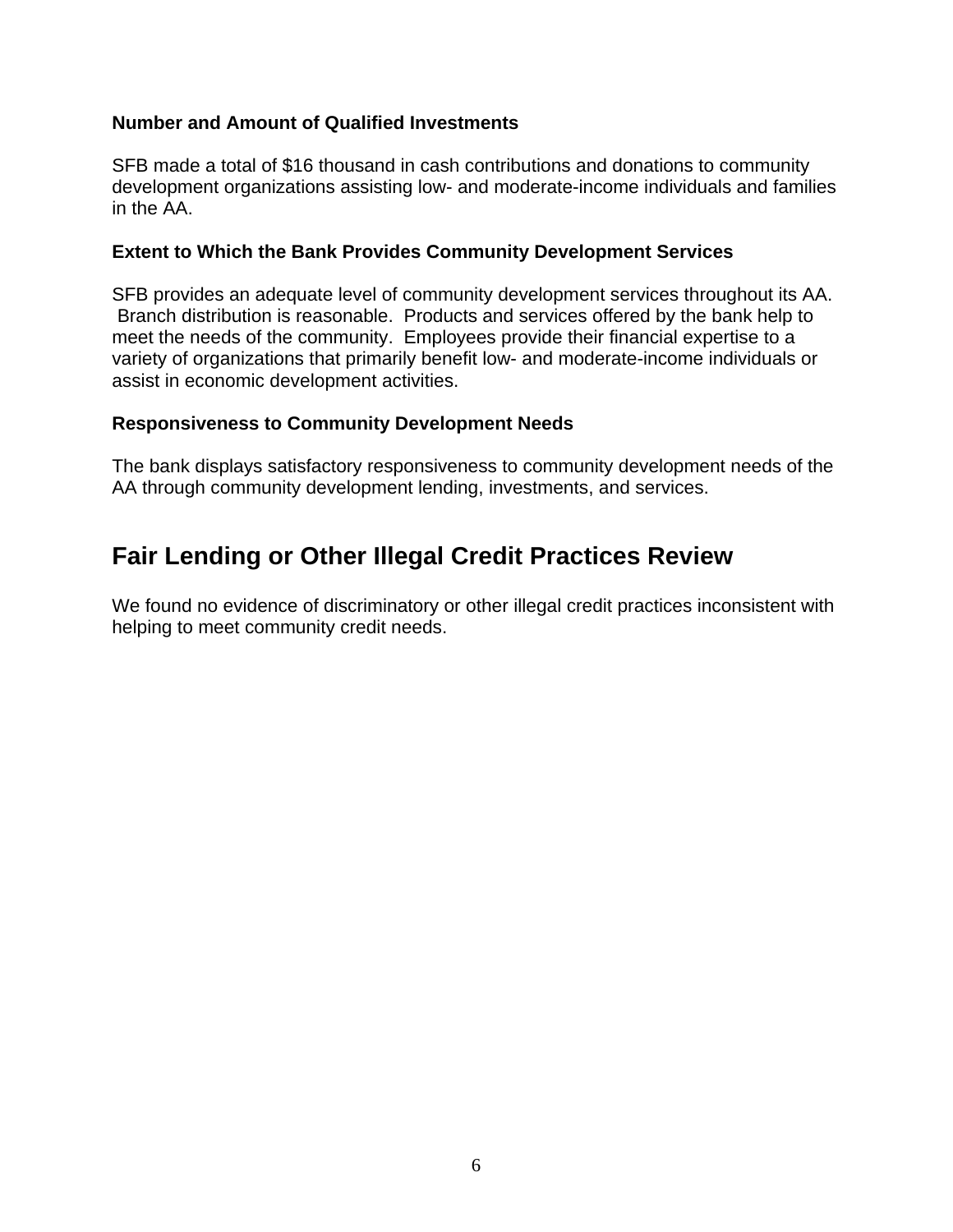## **State Rating**

## <span id="page-7-0"></span>**State of Illinois**

#### **CRA Rating for Illinois: Satisfactory. The Lending test is rated: Satisfactory. The Community development test is rated: Satisfactory.**

The major factors that support this rating include:

- The distribution of loans to individuals of different income levels is reasonable.
- The geographic distribution of loans reflects reasonable dispersion throughout the AA, including moderate-income CTs.
- SFB's community development performance demonstrates satisfactory responsiveness to the community development needs of its AA through community development loans, qualified investments, and community development services.

## **DESCRIPTION OF INSTITUTION'S OPERATIONS IN ILLINOIS**

SFB operates one limited-service office, seven full-service branch offices, and nine automated teller machines within Illinois. The Illinois AA consists of Lee, Ogle, and Whiteside counties. Residential mortgage loans are the primary credit products. Ninety percent of the bank's mortgage originations from our evaluation period are attributed to the Illinois AA.

The local economic condition has been affected negatively by high unemployment. The November 2011 unemployment rates all of the counties within the AA compares unfavorably to the 8.2 percent national average rate. One of the three counties within the Illinois AA compares favorably to the state unemployment rate of 9.4 percent. The November 2011 unemployment rates for each county are: 9.0 percent Lee, 11.6 percent Ogle, and 9.5 percent Whiteside.

The economy of the AA is concentrated in the education, healthcare, manufacturing, and retail sectors. Major employers include: local school districts, local hospital and health care facilities, Wal-Mart, Wahl Clipper Corporation, ComEd, Rochelle Foods, Quebecor Printing, Raynor Manufacturing Co., state correctional facilities, and city and county governmental units.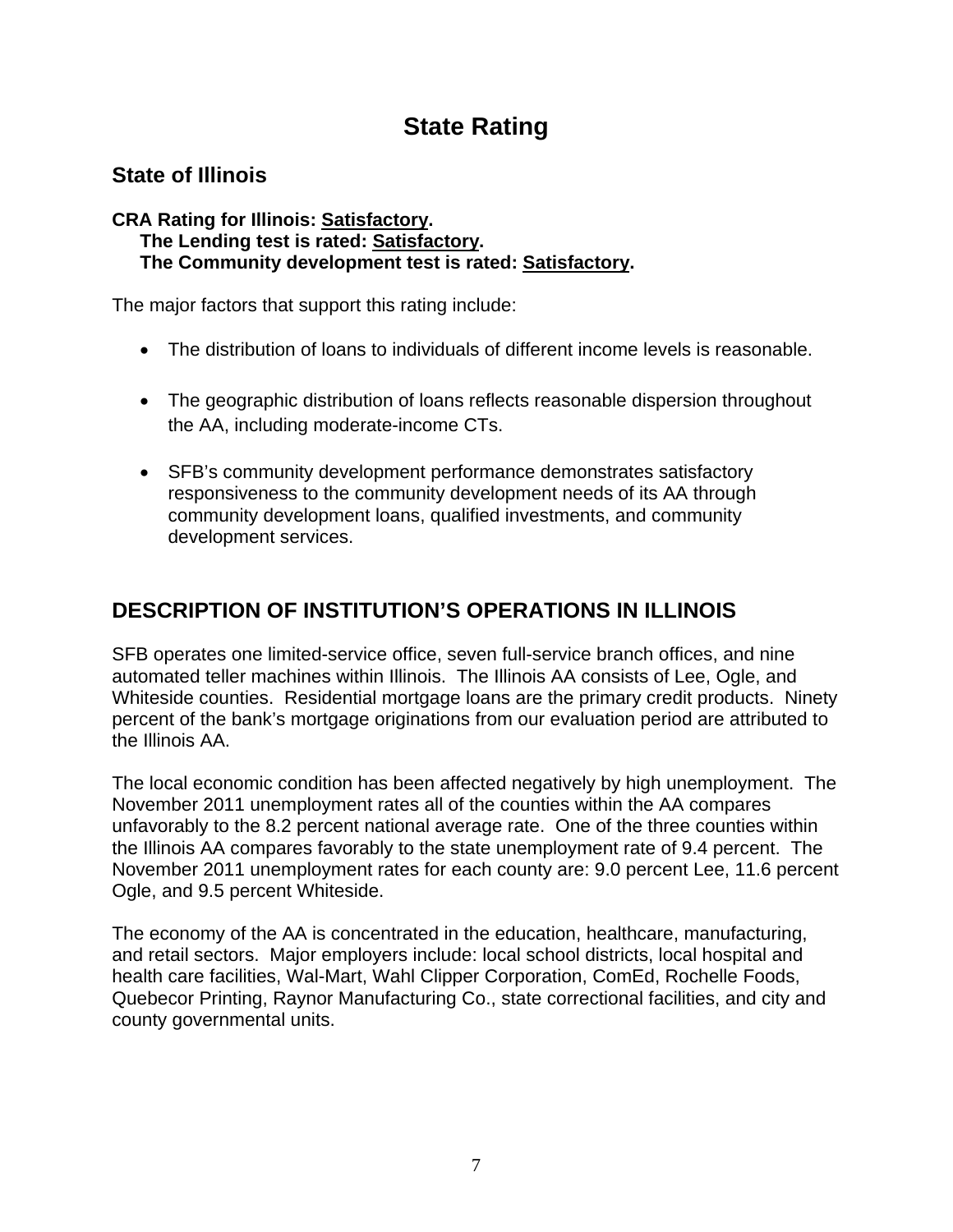## **CONCLUSIONS WITH RESPECT TO PERFORMANCE TESTS IN ILLINOIS**

## **LENDING TEST**

#### **Lending to Borrowers of Different Incomes and to Businesses of Different Sizes**

The distribution of borrowers reflects, given the demographics of the AA, reasonable penetration among individuals of different income levels. The distribution of residential real estate loans is reasonable.

SFB's lending to moderate-income borrowers shows more than reasonable penetration and exceeds the percentage of moderate-income families in the Illinois AA. Although lending to low-income borrowers is below the percentage of low-income families in the Illinois AA, this is considered reasonable given the percentage of families in the Illinois AA below the poverty level.

| Table 4 – Borrower Distribution of Residential Real Estate Loans<br>in the Illinois AA |                            |                       |                     |                |                            |                |                     |                |  |  |
|----------------------------------------------------------------------------------------|----------------------------|-----------------------|---------------------|----------------|----------------------------|----------------|---------------------|----------------|--|--|
| <b>Borrower</b><br>Income Level                                                        | Low                        |                       |                     | Moderate       |                            | Middle         |                     | Upper          |  |  |
| Loan Type                                                                              | % of AA<br><b>Families</b> | % of<br><b>Number</b> | % of AA<br>Families | % of<br>Number | % of AA<br><b>Families</b> | % of<br>Number | % of AA<br>Families | % of<br>Number |  |  |
| Residential                                                                            | 13%                        | 8%                    | 17%                 | 23%            | 24%                        | 27%            | 46%                 | 42%            |  |  |

*Source: Mortgage loan register records from January 1, 2009, to December 20, 2011; 2000 Census Data* 

| Table 5 – Illinois AA Borrower Distribution – HMDA Lending 2009-2011 |                                          |                           |                           |                            |                  |                                          |  |  |  |  |
|----------------------------------------------------------------------|------------------------------------------|---------------------------|---------------------------|----------------------------|------------------|------------------------------------------|--|--|--|--|
|                                                                      | <b>Percent</b>                           | Peer                      |                           | <b>Sterling Federal</b>    |                  |                                          |  |  |  |  |
| <b>Income Category</b>                                               | <b>Families by</b><br>Income<br>Category | Data<br>Lending<br>% 2010 | <b>Number</b><br>of Loans | <b>Percent</b><br>of Loans | \$ Amt<br>(000s) | <b>Percent</b><br>of \$<br><b>Amount</b> |  |  |  |  |
| Low                                                                  | 13%                                      | 6%                        | 159                       | 9%                         | 7,531            | 6%                                       |  |  |  |  |
| <b>Moderate</b>                                                      | 17%                                      | 19%                       | 394                       | 23%                        | 22,559           | 17%                                      |  |  |  |  |
| Subtotal: Low- and<br><b>Moderate</b>                                | 30%                                      | 25%                       | 553                       | 32%                        | 30.090           | 23%                                      |  |  |  |  |
| <b>Middle</b>                                                        | 24%                                      | 26%                       | 462                       | 27%                        | 33,803           | 25%                                      |  |  |  |  |
| Upper                                                                | 46%                                      | 49%                       | 698                       | 41%                        | 69,118           | 52%                                      |  |  |  |  |
| Total                                                                | 100%                                     | 100%                      | $1,713*$                  | 100%                       | \$133,011        | 100%                                     |  |  |  |  |

*\* Income not available for 41 borrowers.*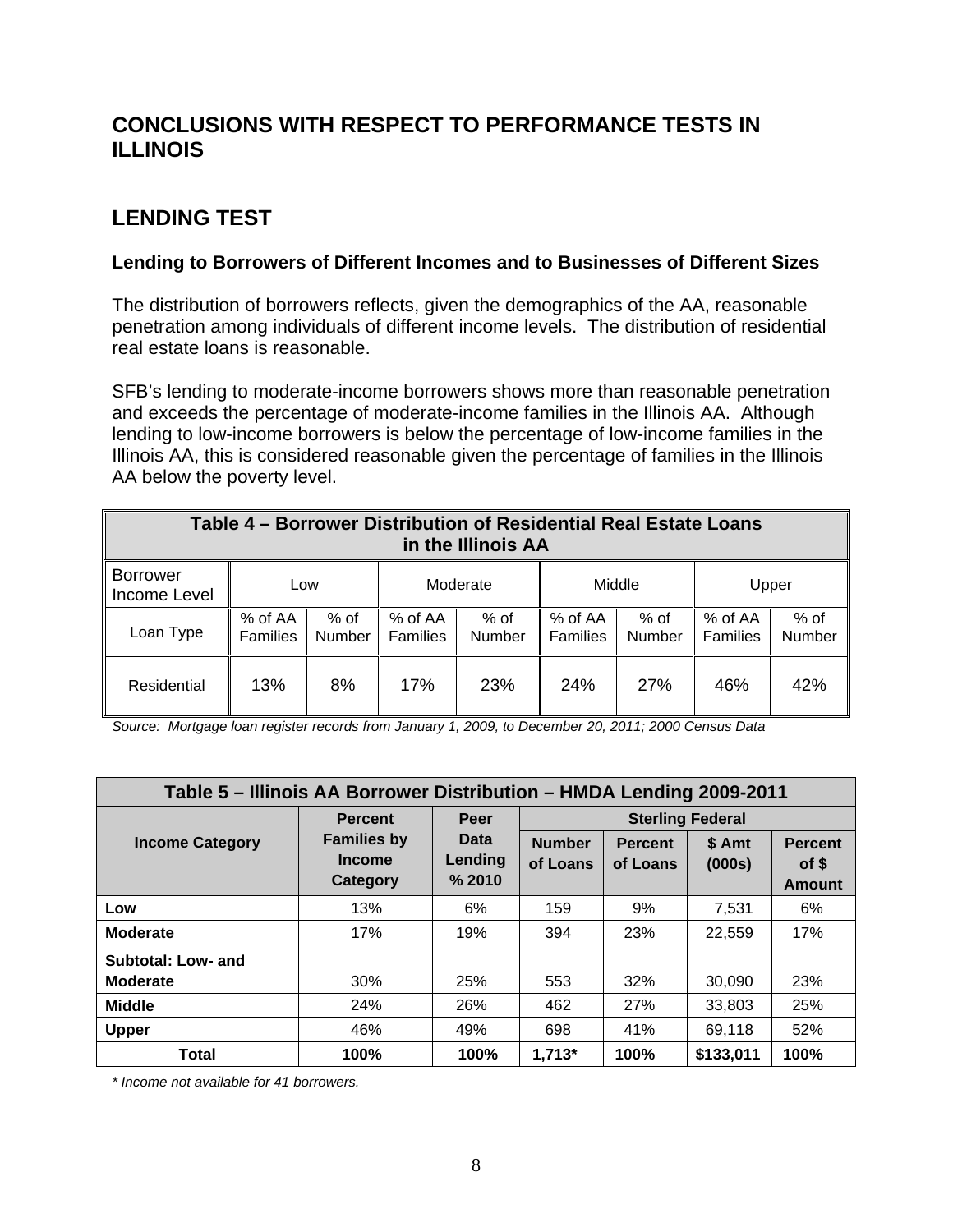As indicated above, the percent of mortgage loans granted to low-income borrowers was below the number of low-income families, but exceeded the peer lenders in the AA on a numbers basis. The institution's level of mortgage lending to moderate-income borrowers was above the percentage of moderate-income families residing within the AA. Sterling Federal's lending to moderate-income borrowers was higher than HMDAregulated financial institutions in the AA.

#### **Geographic Distribution of Loans**

SFB's geographic distribution of residential lending reflects a reasonable dispersion in CTs of different income levels, including moderate-income CTs. There are no lowincome CTs within SFB's Illinois AA.

Based on the population of residential loans originated during the evaluation period in the Illinois AA, the percentage of residential loans originated in the moderate-income geographies exceeds the percentage of owner-occupied housing located in the moderate-income geographies of the Illinois AA.

| Table 6 - Geographic Distribution of Residential Real Estate Loans<br>in the Illinois AA |                                         |                  |                                         |                |                                         |                  |                                         |                  |  |  |
|------------------------------------------------------------------------------------------|-----------------------------------------|------------------|-----------------------------------------|----------------|-----------------------------------------|------------------|-----------------------------------------|------------------|--|--|
| Census Tract<br>Income Level                                                             | Low                                     |                  | Moderate                                |                | Middle                                  |                  | Upper                                   |                  |  |  |
| Loan Type                                                                                | % of AA<br>Owner<br>Occupied<br>Housing | $%$ of<br>Number | % of AA<br>Owner<br>Occupied<br>Housing | % of<br>Number | % of AA<br>Owner<br>Occupied<br>Housing | $%$ of<br>Number | % of AA<br>Owner<br>Occupied<br>Housing | $%$ of<br>Number |  |  |
| Residential                                                                              | 0%                                      | $0\%$            | 4%                                      | 6%             | 63%                                     | 70%              | 33%                                     | 24%              |  |  |

 *Source: Mortgage loan register records from January 1, 2009, to December 20, 2011; 2000 Census Data* 

| Table 7 – Illinois AA Geographic Distribution – HMDA Lending 2009-2011 |                                         |                                  |                           |                            |                  |                                          |  |  |  |
|------------------------------------------------------------------------|-----------------------------------------|----------------------------------|---------------------------|----------------------------|------------------|------------------------------------------|--|--|--|
|                                                                        |                                         | <b>Peer</b>                      | <b>Sterling Federal</b>   |                            |                  |                                          |  |  |  |
| <b>Income Category</b>                                                 | <b>Distribution of</b><br><b>OOHU's</b> | <b>Data</b><br>Lending<br>% 2010 | <b>Number</b><br>of Loans | <b>Percent</b><br>of Loans | \$ Amt<br>(000s) | <b>Percent</b><br>of \$<br><b>Amount</b> |  |  |  |
| <b>Moderate</b>                                                        | 4%                                      | 1%                               | 110                       | 6%                         | 5,164            | 4%                                       |  |  |  |
| <b>Middle</b>                                                          | 63%                                     | 49%                              | 1,226                     | 70%                        | 90,467           | 65%                                      |  |  |  |
| <b>Upper</b>                                                           | 33%                                     | 50%                              | 418                       | 24%                        | 42,633           | 31%                                      |  |  |  |
| <b>Total</b>                                                           | 100.0%                                  | 100.0%                           | 1,754                     | 100%                       | \$138,264        | 100%                                     |  |  |  |

As indicated above, the institution's overall record of lending in the moderate-income CTs was above the area's demographics and other lenders in the AA. Performance under this criterion meets the standards for satisfactory performance.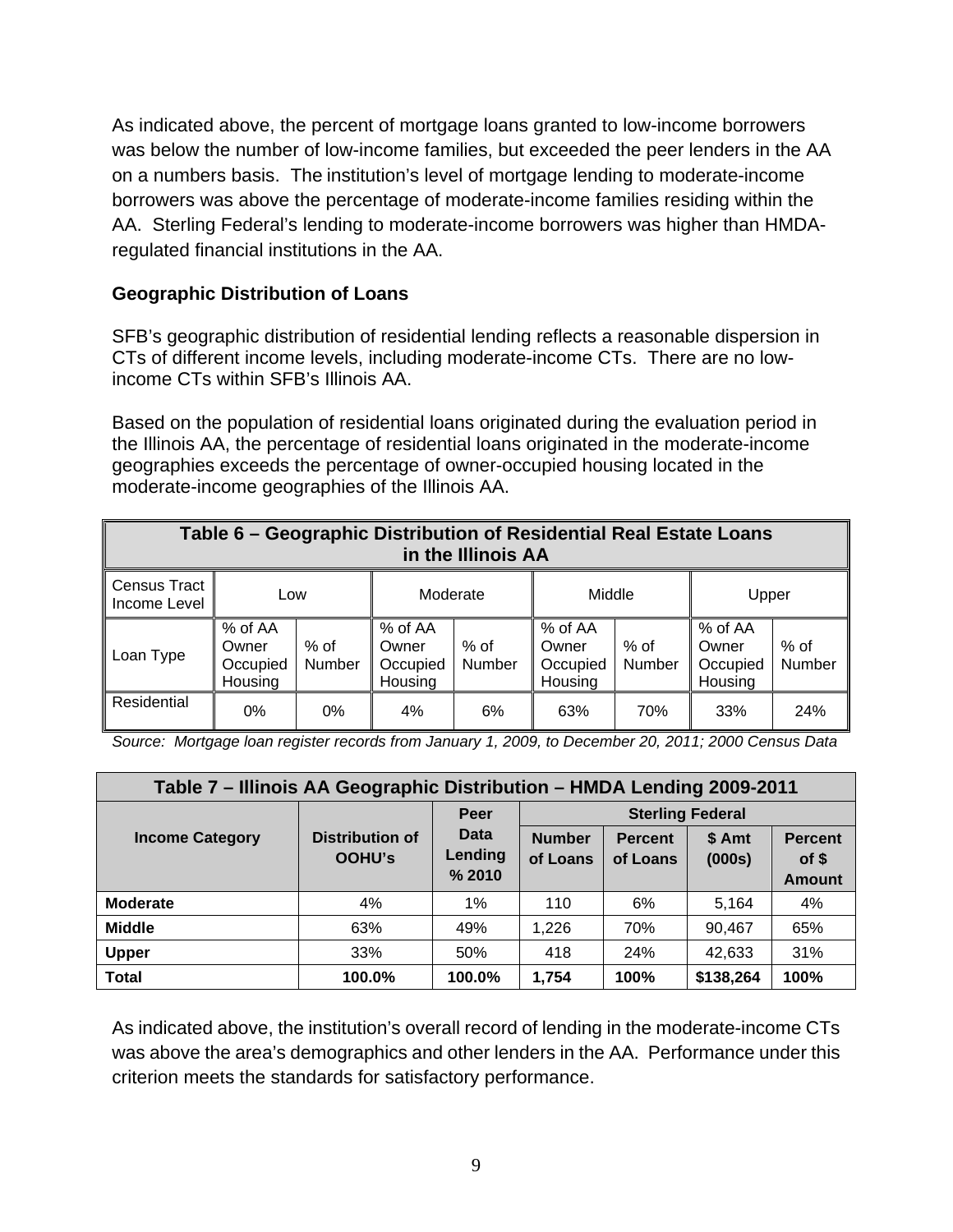#### **Responses to Complaints**

SFB has received no complaints about its performance in helping to meet the credit needs within its AA during this evaluation period.

### **COMMUNITY DEVELOPMENT TEST**

The bank's performance under the community development test in Illinois is rated Satisfactory. SFB's community development performance demonstrates a reasonable responsiveness to the community development needs of its AA through community development loans, qualified investments, and community development services.

#### **Number and Amount of Community Development Loans**

SFB had four qualifying loans from the Illinois AA totaling \$1 million during the evaluation period.

- SFB originated a \$288 thousand loan and a \$203 thousand loan to a start-up manufacturing business for equipment and initial capital. The new small business is located in a moderate-income tract and will provide jobs for LMI individuals.
- SFB refinanced a \$182 thousand loan for five rental properties used for housing LMI families.
- SFB refinanced a \$304 thousand loan for a not-for-profit agency that that provides educational, recreational, social, and cultural activities to people of all ages. A majority of the individuals served by this organization are low- and moderate-income people.

SFB participates in the USDA Guaranteed Rural Housing Loan Program. This federal government program is designed to encourage people to purchase homes in rural areas. The USDA sets maximum income guidelines for people to qualify for the program.

• SFB originated 57 USDA Guaranteed Rural Housing Loan loans totaling \$3.8 million to LMI individuals in the Illinois AA.

#### **Number and Amount of Qualified Investments**

SFB made a total of \$15 thousand in cash contributions and donations to community development organizations assisting low- and moderate-income individuals and families in the Illinois AA.

#### **Extent to Which the Bank Provides Community Development Services**

Delivery systems are reasonably accessible to individuals of different income levels.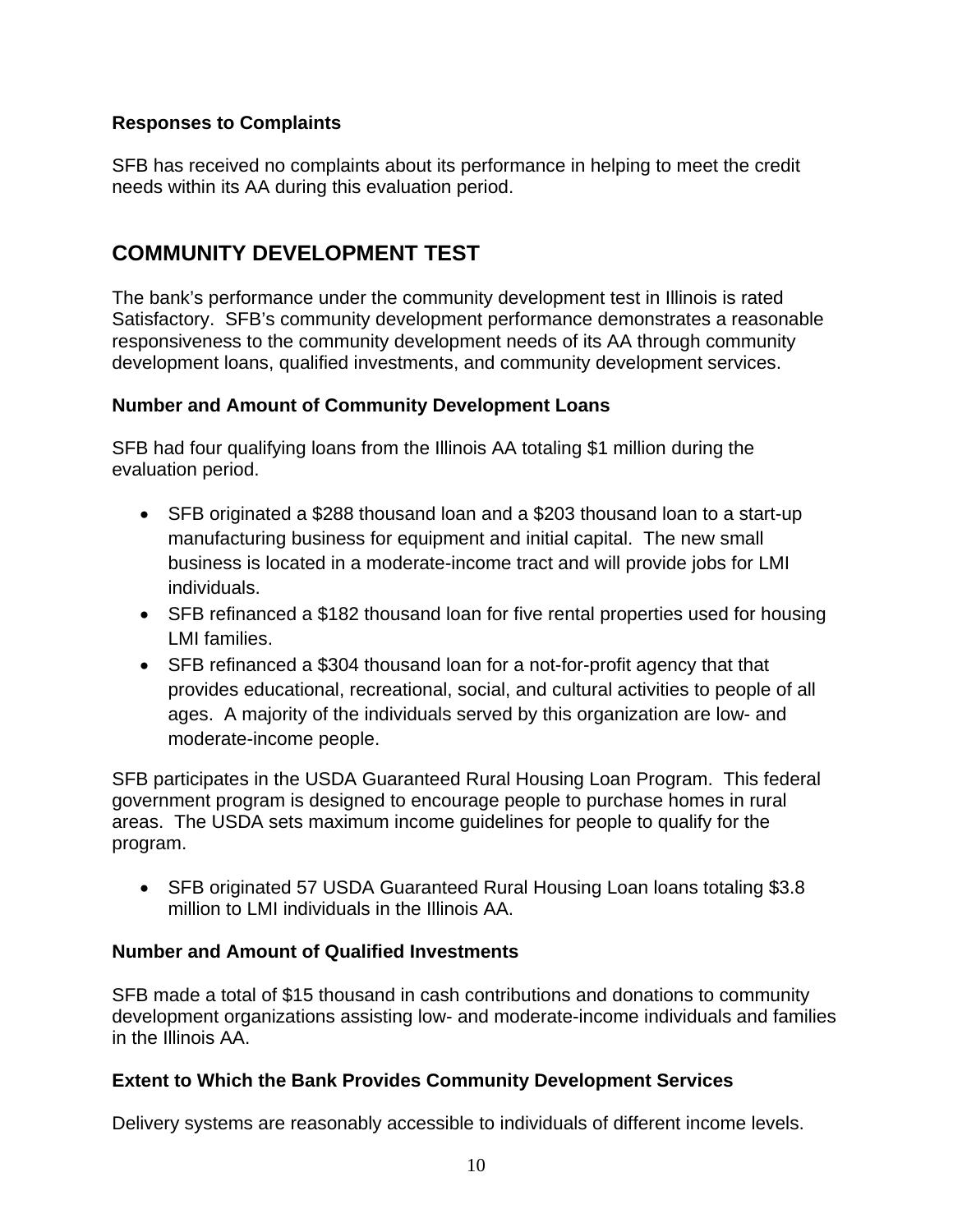SFB operates one limited-service office, seven full-service branch offices, and nine ATMs within the Illinois AA. All offices are located in middle- or upper-income census tracts. Extended hours are available at all drive up locations. SFB's loan and deposit products are available at all branch locations except for the drive-up only facility in Sterling.

The officers and employees of the bank are heavily involved in a number of community service organizations in the Illinois AA.

#### **Responsiveness to Community Development Needs**

The bank displays satisfactory responsiveness to community development needs of the Illinois AA through community development lending, investments, and services.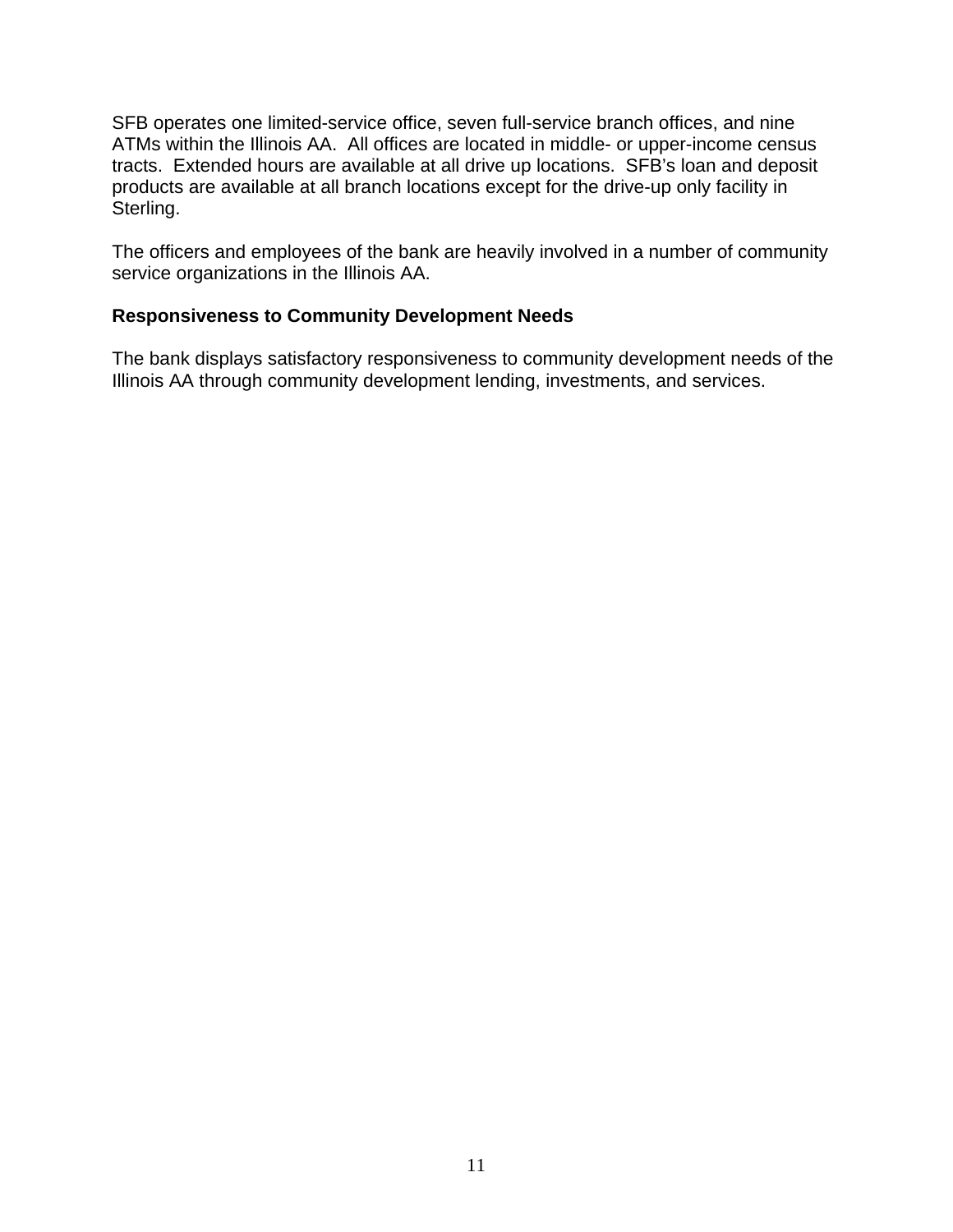## **State Rating**

### <span id="page-12-0"></span>**State of Iowa**

#### **CRA Rating for Iowa: Satisfactory. The Lending test is rated: Satisfactory. The Community development test is rated: Needs to Improve.**

The major factors that support this rating include:

- The distribution of loans to individuals of different income levels is reasonable.
- The geographic distribution of loans reflects reasonable dispersion throughout the AA, including moderate-income CTs.
- SFB's community development performance demonstrates less than satisfactory responsiveness to the community development needs of the Iowa AA through loans, qualified investments, and community development services.

## **DESCRIPTION OF INSTITUTION'S OPERATIONS IN IOWA**

SFB operates two full-service branch offices and two automated teller machines within Iowa. The Iowa AA consists of Clinton County. Residential mortgage loans are the primary credit products. SFB ranks seventh in deposit market share among all institutions in Clinton County. Deposits in Clinton County total \$68 million and represent eight percent of the market.

The local economic condition remains stable. The November 2011 unemployment rates compare favorably to the 8.2 percent national average rate. Clinton County compares unfavorably to the State of Iowa's unemployment average rate of 5.7 percent. The November 2011 unemployment rate for Clinton County is 6.2 percent.

The economy of the AA is concentrated in the education, healthcare, and manufacturing sectors. Major employers include: local school districts, local hospital and health care facilities, ADM, CustomPak, and city and county governmental units.

### **CONCLUSIONS WITH RESPECT TO PERFORMANCE TESTS IN IOWA**

### **LENDING TEST**

#### **Lending to Borrowers of Different Incomes**

The distribution of borrowers reflects, given the demographics of the AA, reasonable penetration among individuals of different income levels. The distribution of residential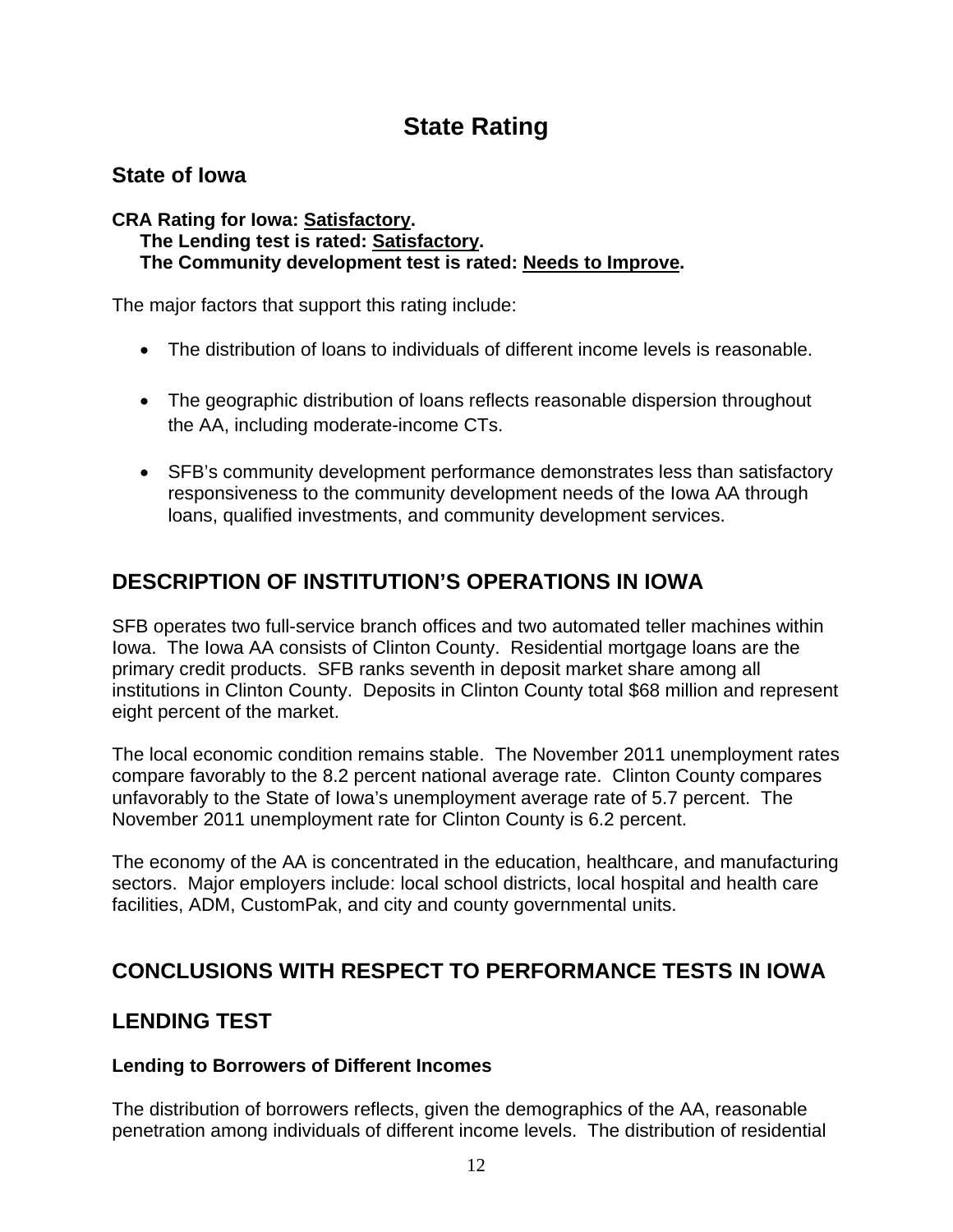real estate loans is reasonable.

SFB's lending to moderate-income borrowers shows more than reasonable penetration and exceeds the percentage of moderate-income families in the Iowa AA. Although lending to low-income borrowers is below the percentage of low-income families in the Iowa AA, this is considered reasonable given the percentage of families in the Iowa AA below the poverty level.

| Table 8 – Borrower Distribution of Residential Real Estate Loans<br>in the Iowa AA |                            |                       |                            |                       |                            |                  |                            |                |  |  |
|------------------------------------------------------------------------------------|----------------------------|-----------------------|----------------------------|-----------------------|----------------------------|------------------|----------------------------|----------------|--|--|
| <b>Borrower</b><br>Income Level                                                    |                            | Moderate<br>Low       |                            | Middle                |                            | Upper            |                            |                |  |  |
| Loan Type                                                                          | % of AA<br><b>Families</b> | % of<br><b>Number</b> | % of AA<br><b>Families</b> | % of<br><b>Number</b> | % of AA<br><b>Families</b> | $%$ of<br>Number | % of AA<br><b>Families</b> | % of<br>Number |  |  |
| Residential                                                                        | 16%                        | 8%                    | 18%                        | 22%                   | 25%                        | 36%              | 41%                        | 34%            |  |  |

*Source: Mortgage loan register records from January 1, 2009, to December 20, 2011; 2000 Census Data* 

| Table 9 – Iowa AA Borrower Distribution – HMDA Lending 2009-2011 |                                                 |                           |                           |                            |                  |                                          |  |  |  |  |
|------------------------------------------------------------------|-------------------------------------------------|---------------------------|---------------------------|----------------------------|------------------|------------------------------------------|--|--|--|--|
|                                                                  | <b>Percent</b>                                  | Peer                      | <b>Sterling Federal</b>   |                            |                  |                                          |  |  |  |  |
| <b>Income Category</b>                                           | <b>Families by</b><br><b>Income</b><br>Category | Data<br>Lending<br>% 2010 | <b>Number</b><br>of Loans | <b>Percent</b><br>of Loans | \$ Amt<br>(000s) | <b>Percent</b><br>of \$<br><b>Amount</b> |  |  |  |  |
| Low                                                              | 16%                                             | 13%                       | 21                        | 9%                         | 700              | 4%                                       |  |  |  |  |
| <b>Moderate</b>                                                  | 18%                                             | 23%                       | 49                        | 20%                        | 2,726            | 15%                                      |  |  |  |  |
| Subtotal: Low- and                                               |                                                 |                           |                           |                            |                  |                                          |  |  |  |  |
| <b>Moderate</b>                                                  | 34%                                             | 36%                       | 70                        | 29%                        | 3,426            | 19%                                      |  |  |  |  |
| <b>Middle</b>                                                    | 25%                                             | 26%                       | 91                        | 37%                        | 6,794            | 39%                                      |  |  |  |  |
| <b>Upper</b>                                                     | 41%                                             | 38%                       | 82                        | 34%                        | 7,424            | 42%                                      |  |  |  |  |
| Total                                                            | 100%                                            | 100%                      | $243*$                    | 100%                       | \$17,644         | 100%                                     |  |  |  |  |

*\* Income not available for 4 borrowers.* 

As indicated above, the percent of mortgage loans granted to low-income borrowers was below the number of low-income families and peer lenders in the AA on a numbers basis. The institution's level of mortgage lending to moderate-income borrowers was above the percentage of moderate-income families residing within the AA. Sterling Federal's lending to moderate-income borrowers was below the HMDA-regulated financial institutions in the AA.

#### **Geographic Distribution of Loans**

SFB's geographic distribution of residential lending reflects a reasonable dispersion in CTs of different income levels, including moderate-income CTs. There are no low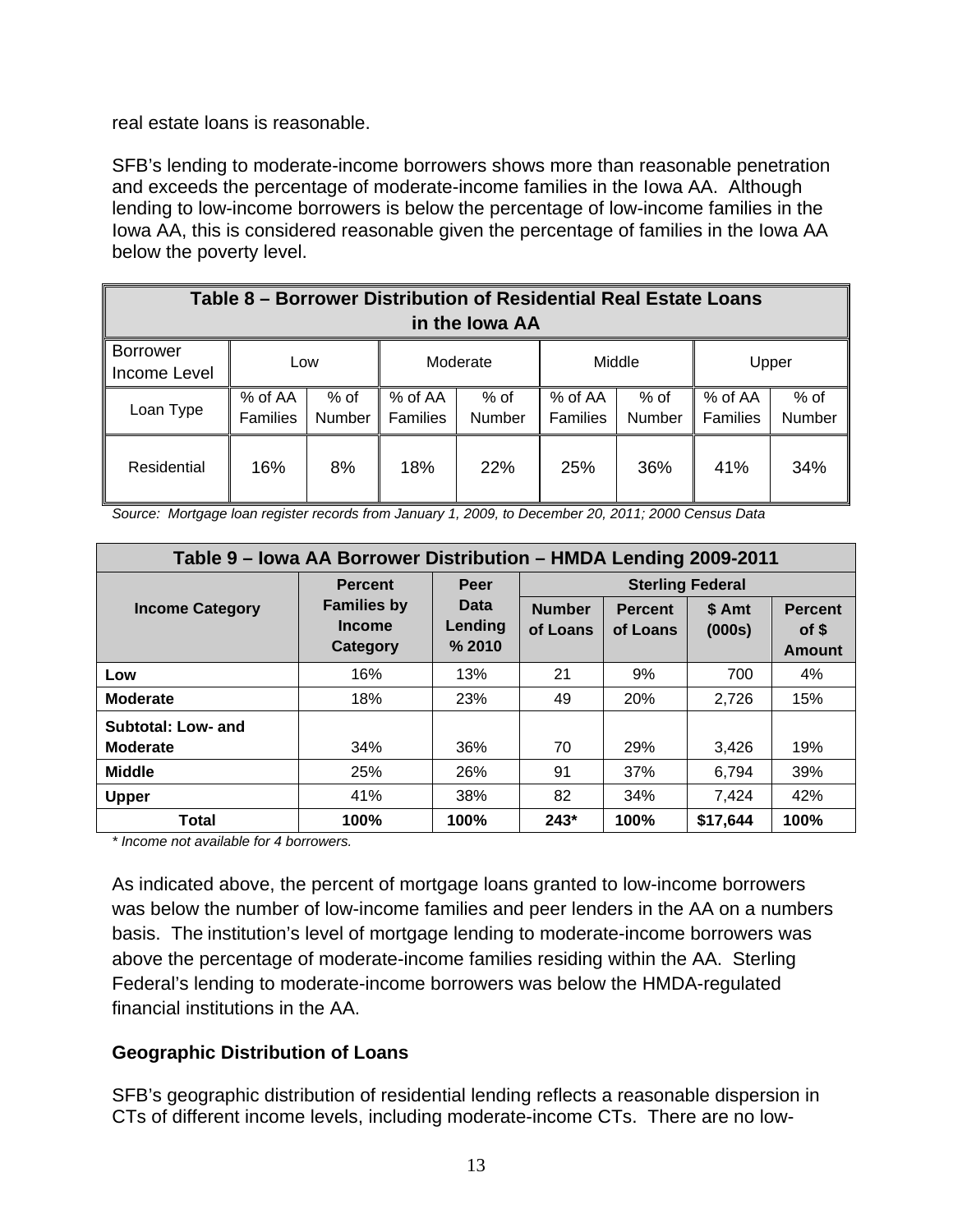income CTs within SFB's Iowa AA.

Based on the population of residential loans originated during the evaluation period in the Iowa AA, the percentage of residential loans originated in the moderate-income geographies exceeds the percentage of owner-occupied housing located in the moderate-income geographies of the Iowa AA.

| Table 10 - Geographic Distribution of Residential Real Estate Loans<br>in the lowa AA |                                         |                |                                         |                |                                         |                |                                         |                  |  |  |
|---------------------------------------------------------------------------------------|-----------------------------------------|----------------|-----------------------------------------|----------------|-----------------------------------------|----------------|-----------------------------------------|------------------|--|--|
| Census Tract<br>Income Level                                                          | Low                                     |                | Moderate                                |                | Middle                                  |                | Upper                                   |                  |  |  |
| Loan Type                                                                             | % of AA<br>Owner<br>Occupied<br>Housing | % of<br>Number | % of AA<br>Owner<br>Occupied<br>Housing | % of<br>Number | % of AA<br>Owner<br>Occupied<br>Housing | % of<br>Number | % of AA<br>Owner<br>Occupied<br>Housing | $%$ of<br>Number |  |  |
| Residential                                                                           | 0%                                      | 0%             | 5%                                      | 6%             | 74%                                     | 74%            | 21%                                     | 19%              |  |  |

 *Source: Mortgage loan register records from January 1, 2009, to December 20, 2011; 2000 Census Data* 

| Table 11 - Iowa AA Geographic Distribution - HMDA Lending 2009-2011 |                                         |                                  |                           |                            |                  |                                          |  |  |  |
|---------------------------------------------------------------------|-----------------------------------------|----------------------------------|---------------------------|----------------------------|------------------|------------------------------------------|--|--|--|
|                                                                     |                                         | Peer                             | <b>Sterling Federal</b>   |                            |                  |                                          |  |  |  |
| <b>Income Category</b>                                              | <b>Distribution of</b><br><b>OOHU's</b> | <b>Data</b><br>Lending<br>% 2010 | <b>Number</b><br>of Loans | <b>Percent</b><br>of Loans | \$ Amt<br>(000s) | <b>Percent</b><br>of \$<br><b>Amount</b> |  |  |  |
| <b>Moderate</b>                                                     | 5%                                      | 3%                               | 16                        | 6%                         | 652              | 4%                                       |  |  |  |
| <b>Middle</b>                                                       | 74%                                     | 64%                              | 182                       | 74%                        | 13,366           | 74%                                      |  |  |  |
| <b>Upper</b>                                                        | 21%                                     | 33%                              | 49                        | 20%                        | 4,067            | 22%                                      |  |  |  |
| <b>Total</b>                                                        | 100%                                    | 100%                             | 247                       | 100%                       | \$18,085         | 100%                                     |  |  |  |

As indicated above, the institution's overall record of lending in the moderate-income CTs was above the area's demographics and other lenders in the AA. Performance under this criterion meets the standards for satisfactory performance.

#### **Responses to Complaints**

SFB received no complaints about its performance in helping to meet the credit needs within its AA during this evaluation period.

## **COMMUNITY DEVELOPMENT TEST**

SFB's community development performance demonstrates a less than reasonable responsiveness to the community development needs of its Iowa AA through community development loans, qualified investments, and community development services.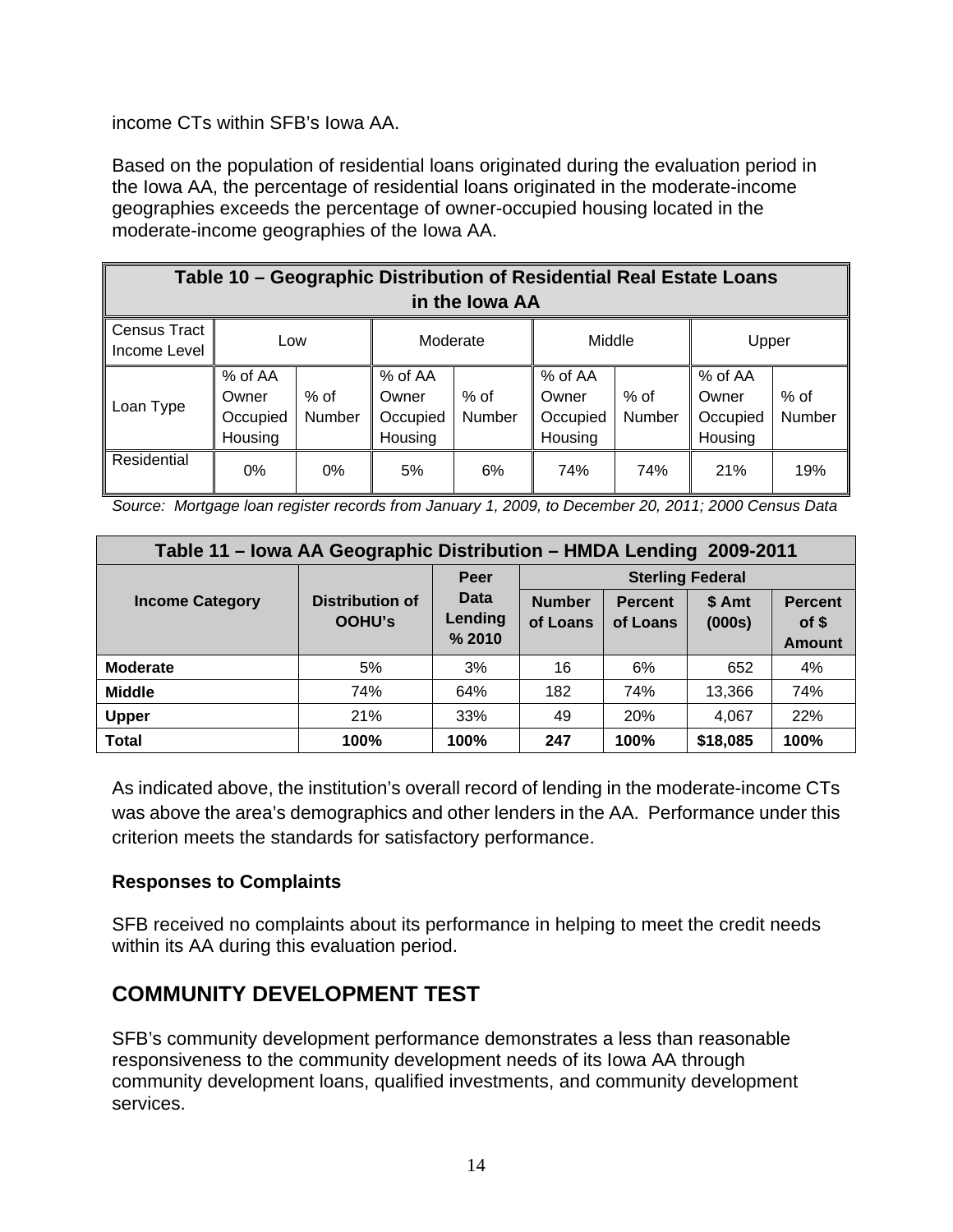#### **Number and Amount of Community Development Loans**

SFB did not have any qualifying CD loans during the evaluation period.

#### **Number and Amount of Qualified Investments**

SFB made a total of \$500 in cash contributions and donations to community development organizations assisting low- and moderate-income individuals and families in the Iowa AA.

#### **Extent to Which the Bank Provides Community Development Services**

Delivery systems are reasonably accessible to individuals of different income levels. SFB operates two full-service offices and two ATM's in the AA. The Clinton, Iowa branch located at 247  $7<sup>th</sup>$  Avenue S is located in a moderate-income tract. The remaining location is in a middle-income tract. Both offices are open on Saturdays, and the drive-up locations are open longer on the weekdays. SFB's loan and deposit products are available at both branch locations.

The officers and employees of the bank are involved in a number of community service organizations in the Iowa AA.

#### **Responsiveness to Community Development Needs**

The bank displays less than satisfactory responsiveness to community development needs of the Iowa AA through community development lending, investments, and services.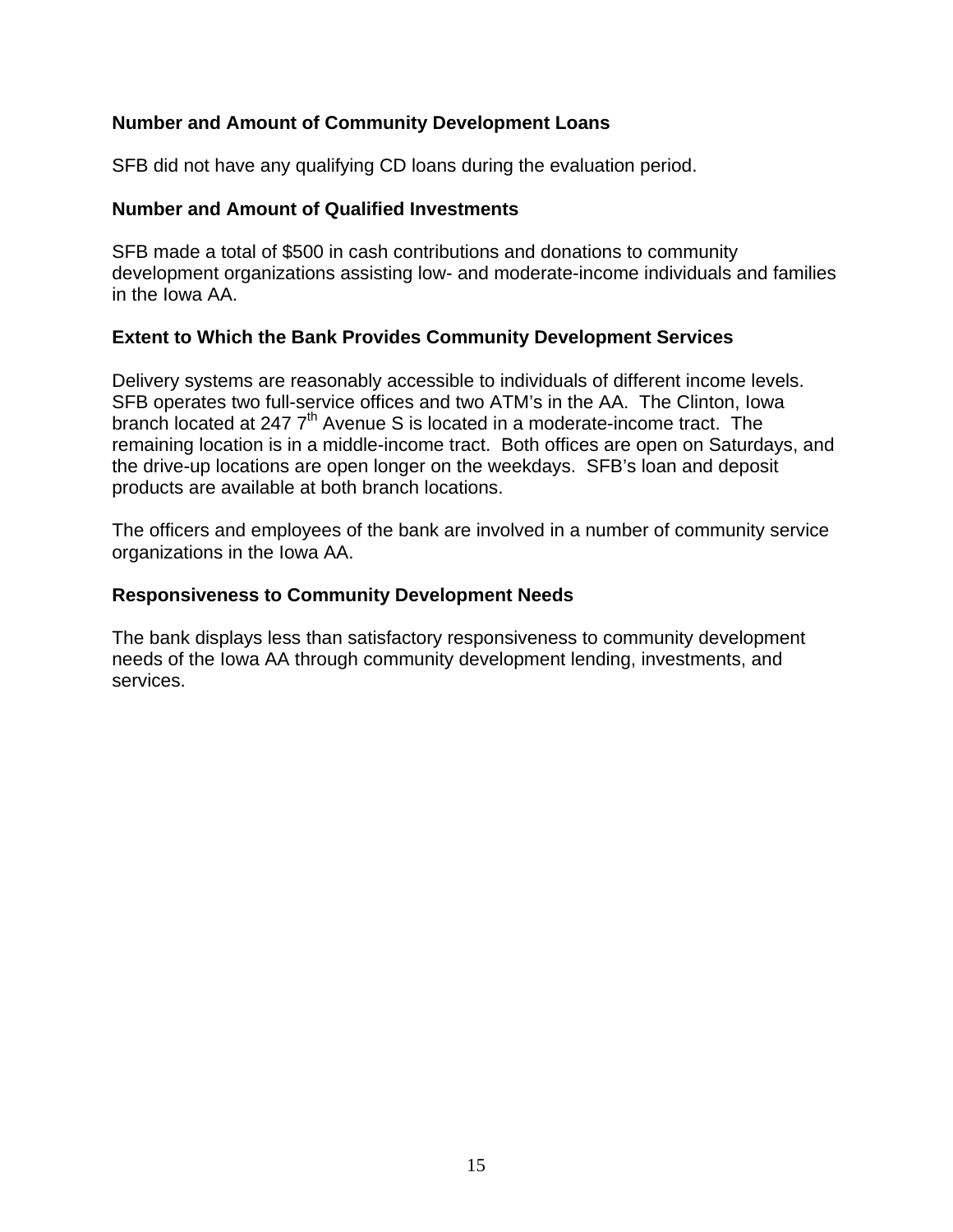# **Appendix A: Scope of Examination**

| <b>Time Period Reviewed</b>                                 | Lending Test: (01/01/09 to 12/20/11)<br>Community Development Test: (07/08/08 to 01/03/12) |                                                                         |  |  |  |  |  |  |
|-------------------------------------------------------------|--------------------------------------------------------------------------------------------|-------------------------------------------------------------------------|--|--|--|--|--|--|
| <b>Financial Institution</b>                                |                                                                                            | <b>Products Reviewed</b>                                                |  |  |  |  |  |  |
| Sterling Federal Bank, F.S.B.<br>Sterling, Illinois         |                                                                                            | Home mortgage and community<br>development loans; qualified investments |  |  |  |  |  |  |
| Affiliate(s)                                                | <b>Affiliate</b><br>Relationship                                                           | <b>Products Reviewed</b>                                                |  |  |  |  |  |  |
| No affiliate activity was<br>considered in this evaluation. |                                                                                            |                                                                         |  |  |  |  |  |  |
| List of Assessment Areas and Type of Examination            |                                                                                            |                                                                         |  |  |  |  |  |  |
| <b>Assessment Area</b>                                      | <b>Type of Exam</b>                                                                        | <b>Other Information</b>                                                |  |  |  |  |  |  |
| <b>Illinois AA</b>                                          | <b>Full Scope</b>                                                                          | Lee, Ogle, and Whiteside Counties                                       |  |  |  |  |  |  |
| Iowa AA                                                     | <b>Full Scope</b>                                                                          | <b>Clinton County</b>                                                   |  |  |  |  |  |  |
|                                                             |                                                                                            |                                                                         |  |  |  |  |  |  |
|                                                             |                                                                                            |                                                                         |  |  |  |  |  |  |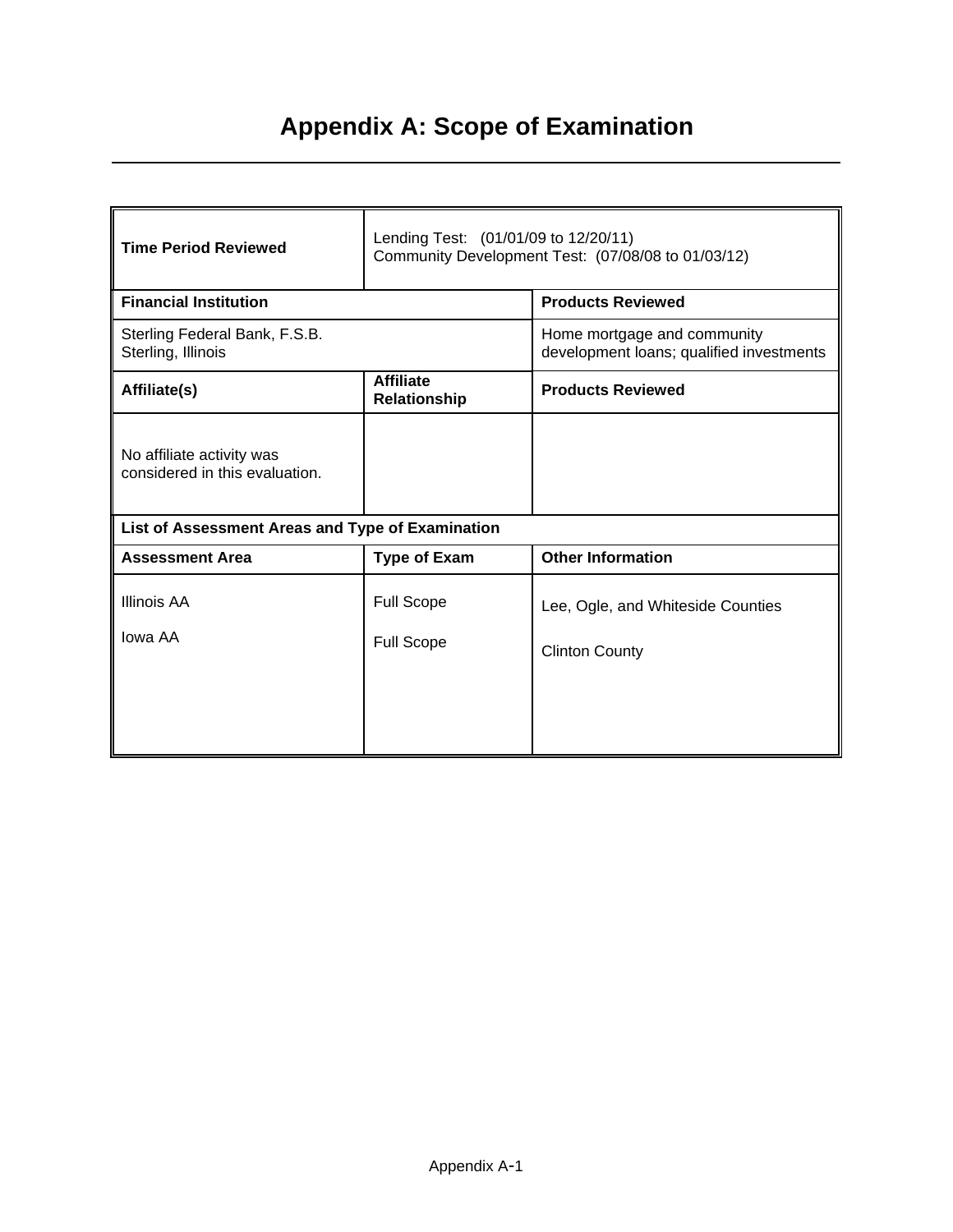### **Market Profile Tables**

#### **Illinois AA**

The Illinois AA is not located in an MSA and consists of thirty-eight geographies; nine geographies in Lee County, eleven geographies in Ogle County, and eighteen geographies in Whiteside County. Two geographies are designated moderate-income (5%), while the remaining thirty-six geographies are designated middle- or upperincome (95%). The two moderate-income geographies are located in the town portions of Sterling and Rock Falls in Whiteside County.

| Table 12 - Demographic Information for the Illinois AA |          |                              |          |          |          |  |  |  |
|--------------------------------------------------------|----------|------------------------------|----------|----------|----------|--|--|--|
| Demographic Characteristics                            | #        | Low                          | Mod      | Middle   | Upper    |  |  |  |
|                                                        |          | $%$ of #                     | $%$ of # | $%$ of # | $%$ of # |  |  |  |
| Geographies (Census Tracts)                            | 38       | $0\%$                        | 5%       | 66%      | 29%      |  |  |  |
| Population by Geography                                | 147,747  | $0\%$                        | 5%       | 65%      | 30%      |  |  |  |
| Owner-Occupied Housing by                              | 41,787   | $0\%$                        | 4%       | 63%      | 33%      |  |  |  |
| Geography                                              |          |                              |          |          |          |  |  |  |
| <b>Businesses by Geography</b>                         | 9,730    | 0%                           | 3%       | 66%      | 31%      |  |  |  |
| Farms by Geography                                     | 1,384    | $0\%$                        | $1\%$    | 62%      | 37%      |  |  |  |
| <b>Family Distribution by Census Tract</b>             | 40,194   | $0\%$                        | 4%       | 64%      | 32%      |  |  |  |
| <b>Family Distribution by Income Level</b>             | 40,194   | 13%                          | 17%      | 24%      | 46%      |  |  |  |
| <b>Median Family Income</b>                            | \$49,903 | <b>Median Housing Value</b>  |          |          | \$88,818 |  |  |  |
| Median Household Income                                | \$42,496 | Median Year Built            |          |          | 1956     |  |  |  |
| 2011 HUD Adjusted Median Family                        | \$56,600 | <b>Average Monthly Gross</b> |          |          | \$473    |  |  |  |
| Income for the MSA                                     |          | Rent                         |          |          |          |  |  |  |
| Households Below the Poverty Level                     | 8%       |                              |          |          |          |  |  |  |

*Source: 2000 U.S. Census Data* 

#### **Iowa AA**

The Iowa AA is not located in an MSA and consists of Clinton County, which is composed of twelve geographies. One geography is designated moderate-income (8%), while the remaining eleven geographies are designated middle- or upper-income (92%). The one moderate-income geography is located in a portion of the city of Clinton.